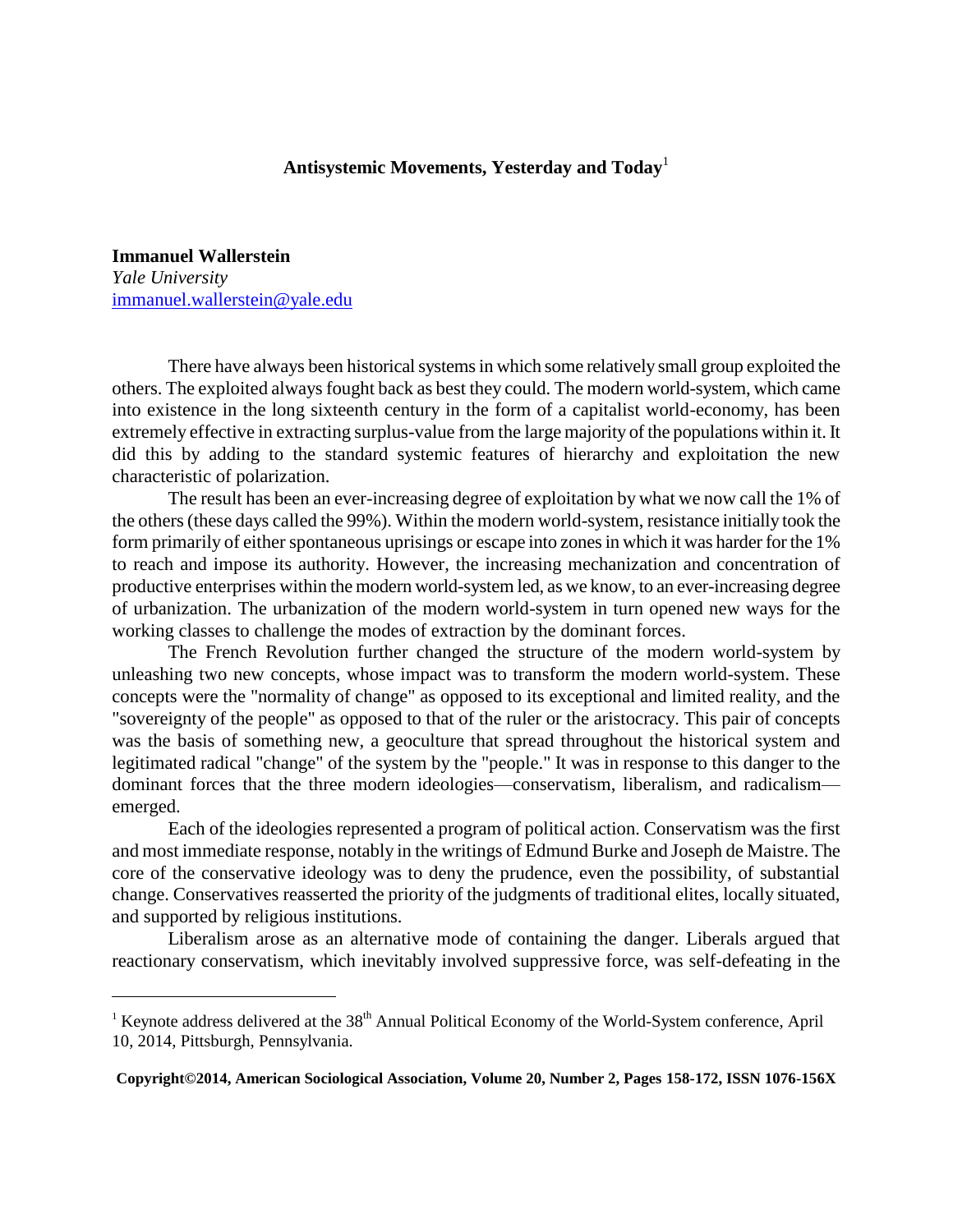medium run, pushing the oppressed to rebel openly. Instead, liberals said, elites should embrace the inevitability of some change and defer nominally to the sovereignty of the people, but insist that social transformation was a complicated and dangerous process that could only be done well and prudently by specialists whom all others should allow to make the crucial decisions. Liberals thus envisaged a slow, and limited, process of societal transformation.

Radicalism was the last ideology to emerge. It began as a small annex to liberalism. Radicals argued that relying on specialists would lead to no more than a slightly revised social structure. Instead, they said, the lower strata should pursue transformation of the system as rapidly as possible, guided by a democratic ethos and an egalitarian ideal.

The world-revolution of 1848 marked a turning-point in the relations of the three ideologies—rightwing conservatism, centrist liberalism, and leftwing radicalism. It began with a social uprising in Paris in February, in which the radical left seemed momentarily to seize state power. This uprising was unexpected by most persons—a happy surprise for the working classes, a serious danger from the point of view of the elites. It so frightened both conservatives and liberals that they buried their voluble differences that had loomed so large up to then and formed a political alliance to suppress the social revolution. The process in France essentially took three years, culminating in the creation of the Second Empire under Napoleon III.

Nor was the social revolution all that was happening. The same year, 1848, was the moment of nationalist uprisings in much of Europe—notably in Hungary, Poland, the Italies, and the Germanies. The historians have dubbed these uprisings "the springtime of the nations." Just like the social revolution in Paris, these various nationalist uprisings were suppressed within a few years—at least for the moment, but a long moment.

This pair of happenings in 1848—social revolution in France and nationalist revolutions in many countries—forced a reconsideration of basic strategy by the tenants of each of the three ideologies. The conservatives noticed that the one major country in which nothing seemed to happen in 1848 was Great Britain. That seemed very curious since throughout the first half of the nineteenth century, radical forces had seemed to be the most extensive, active, and well-organized in Great Britain. Yet it was the one major country in which calm reigned amidst the pan-European storm of 1848.

What the conservatives then realized, and historians later confirmed, was that the British Tories had discovered a mode of containing radicalism far more effective than forceful suppression. The British Tories had been making constant concessions to the demands for social and institutional change. These concessions actually were relatively minor, but their repeated occurrence seemed to suffice to persuade the more radical forces that change was in fact taking place. After 1848, the British example persuaded conservatives elsewhere, especially in continental Europe, that perhaps they should revise their tactics. This revised analysis brought conservatives nearer to the position of the centrist liberals, and took the label of "enlightened conservatism."

Meanwhile, the radicals were equally unsettled by what happened. The principal tactics radicals had employed up to 1848 had been either spontaneous uprisings or utopian withdrawal. In 1848 radicals observed that their spontaneous uprisings were easily put down. And their utopian withdrawals turned out to be unsustainable. The lesson they drew was the necessity of replacing spontaneity with "organizing" the revolution—a program that involved more temporal patience as well as the creation of a bureaucratic structure. This shift of tactics brought radicals closer to the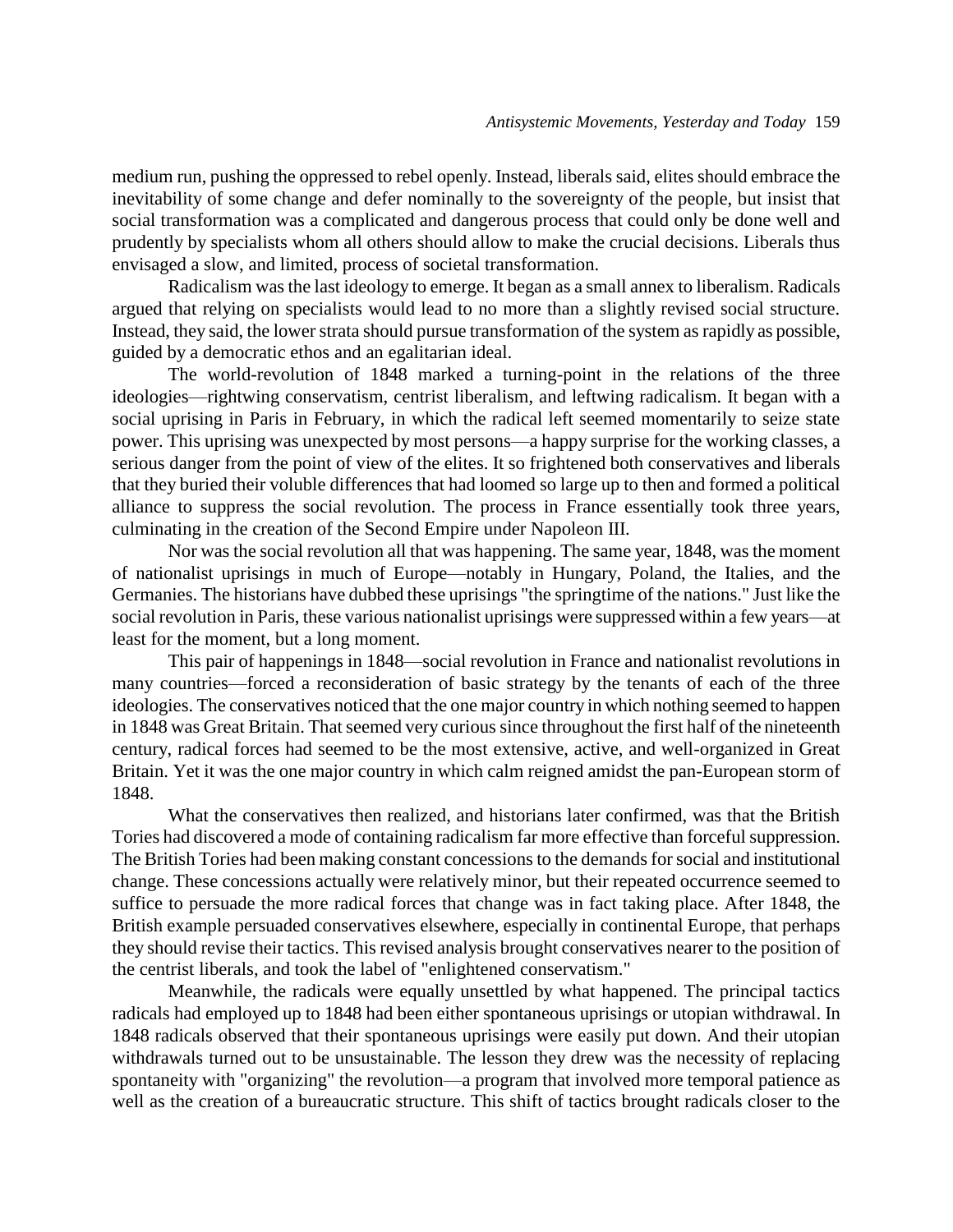position of the centrist liberals, the radical bureaucrats now assuming the role of the specialists who would guide transformation.

Finally, the liberals too drew a major lesson from the world-revolution of 1848. They began to emphasize their centrist position, as opposed to their previously primary role of confronting conservatives. They began to see the necessity of tactics that would pull both conservatives and radicals into their orbit, turning them into mere variants of centrist liberalism. In this effort, they turned out to be hugely successful for a very long time—indeed until the much later world-revolution of 1968.

It was in the second half of the nineteenth century that we see the organizational emergence of what we consider to be antisystemic movements. There were two main varieties—social movements and nationalist movements—as well as less strong varieties such as women's movements and ethno/racial/religious movements. These movements were all antisystemic in one simple sense: They were struggling against the established power structures in an effort to bring into existence a more democratic, more egalitarian historical system than the existing one.

These movements were however deeply divided in terms of their analysis of how to define the groups that were most oppressed, and what were the priorities of achieving the objectives of one kind of movement relative to other kinds of movements. These debates between the various movements have persisted right up to today.

One fundamental debate was how to think about the role of the states in the achievement of a different kind of historical system. There were those who argued that states were structures established by the elites of the system, mechanisms by which the elites controlled the others. States were therefore an enemy, to be shunned, and against which the movements must ceaselessly struggle. The principal tactic therefore must be to educate and transform the psychology of those who were oppressed, to turn them into permanent militants who would embody and transmit to others the values of a democratic, egalitarian world.

Against this view were arrayed those who agreed that the state was the instrument of the ruling elites, and for this very reason could not be ignored. Unless the movements seized power in the states, the ruling classes would use their strength—military and police strength, economic strength, and cultural strength—to crush the antisystemic movements. This group insisted that, precisely in order to transform the historical system, movements had first to achieve control of the state. We came to call this the "two-step strategy"—first obtain state power, then transform the world.

The second argument was between the social movements and the nationalist movements. The former insisted that the modern world-system was a capitalist system and that therefore the basic struggle was a class struggle within each country between the owners of capital (the "bourgeoisie") and those who had only their own labor power to sell (the "proletariat"). It was between these two groups that the democratic and egalitarian gulf was enormous and ever-increasing. It followed that the natural "historical actor" of transformation was the proletariat.

The nationalist movements assessed the world differently. They saw a world in which states were controlled either by an internal dominant ethnic group or by external forces. They argued that the most oppressed persons were the "peoples" who were denied their democratic rights and consequently were living in an ever-increasingly inegalitarian historical system. It followed that the natural "historical actors" were the oppressed nations. Only when these oppressed nations came to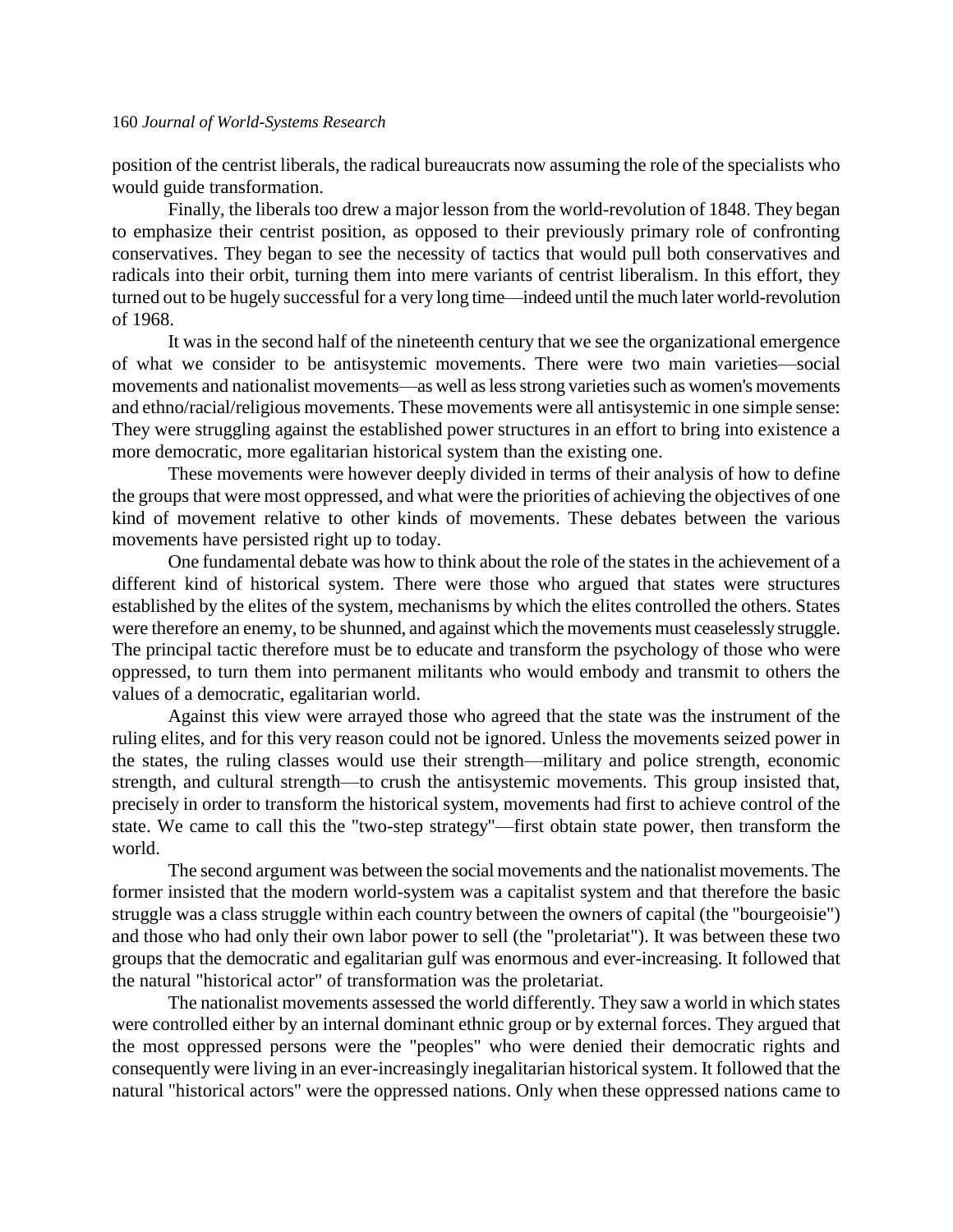power in their own state could there be expectations of a more democratic, more egalitarian historical system.

These two splits—that between those who abjured state power versus those who sought to obtain it as the first step; and that between those who saw the proletariat versus those who saw the oppressed nations as the natural historical actors—were not the only matters under debate. Both the social movements and the nationalist movements insisted on the importance of "vertical" structures. That is, they both insisted that the road to success in obtaining state power was to have only one antisystemic structure in any state (actual state for the social movements, virtual state for the nationalist movements). They said that unless all other kind of antisystemic movements subordinated themselves to the single "principal" movement, the objective could not be achieved.

For example, take the women's or feminist movements. These movements insisted on the inegalitarian and undemocratic relationship of men and women throughout history and particularly in the modern world-system. They argued that the struggle against what was termed "patriarchy" was at least as important as any other struggle and was their primary concern as movements. Against this view, both the social and the nationalist movements argued that asserting an independent role for feminist movements weakened their cause, which took priority, and was "objectively" counterrevolutionary.

The "vertical" movements insisted that there could be women's auxiliaries of the social or of the nationalist movements, but that the realization of the feminist demands could only occur as a consequence of the realization of the demands of the "principal" historical actor (the proletariat or the oppressed nation). In effect, the vertical movements counseled deferral of the struggles of the feminist movements.

The same logic would be used against other kinds of movements—such as trade-union movements or movements of so-called "minorities" as socially-defined (whether by race, ethnicity, religion, or language). All these movements had to accept subordination to the principal movement and deferral of their demands. They could only be adjuncts of the principal movements, or else they were considered to be counter-revolutionary.

When these various movements first came to be large enough to be politically noticeable (circa the 1870s), the most important reality about all of them was that they were perhaps noticeable but in fact organizationally and politically quite weak. The idea that they could actually achieve state power seemed a matter of faith, unsustained by a sober assessment of the real *rapport de forces* in the modern world-system.

While their political power did increase slowly from then on, they still seemed relatively weak as late as 1945. It is therefore somewhat astonishing that in the period 1945-1970 the vertical antisystemic movements actually did achieve the first of the two steps. They did indeed come to state power, almost everywhere. This sudden shift in the political arena of the modern world-system warrants a careful explanation.

The end of the Second World War marked the onset of two important cyclical shifts in the history of the modern world-system. It marked both the beginning of a Kondratieff A-phase and the moment of undisputed hegemony in the world-system of the United States. The success of the antisystemic movements cannot be understood without placing it in this context. It is most revealing to start with U.S. hegemony, which can be considered a quasi-monopoly of geopolitical power.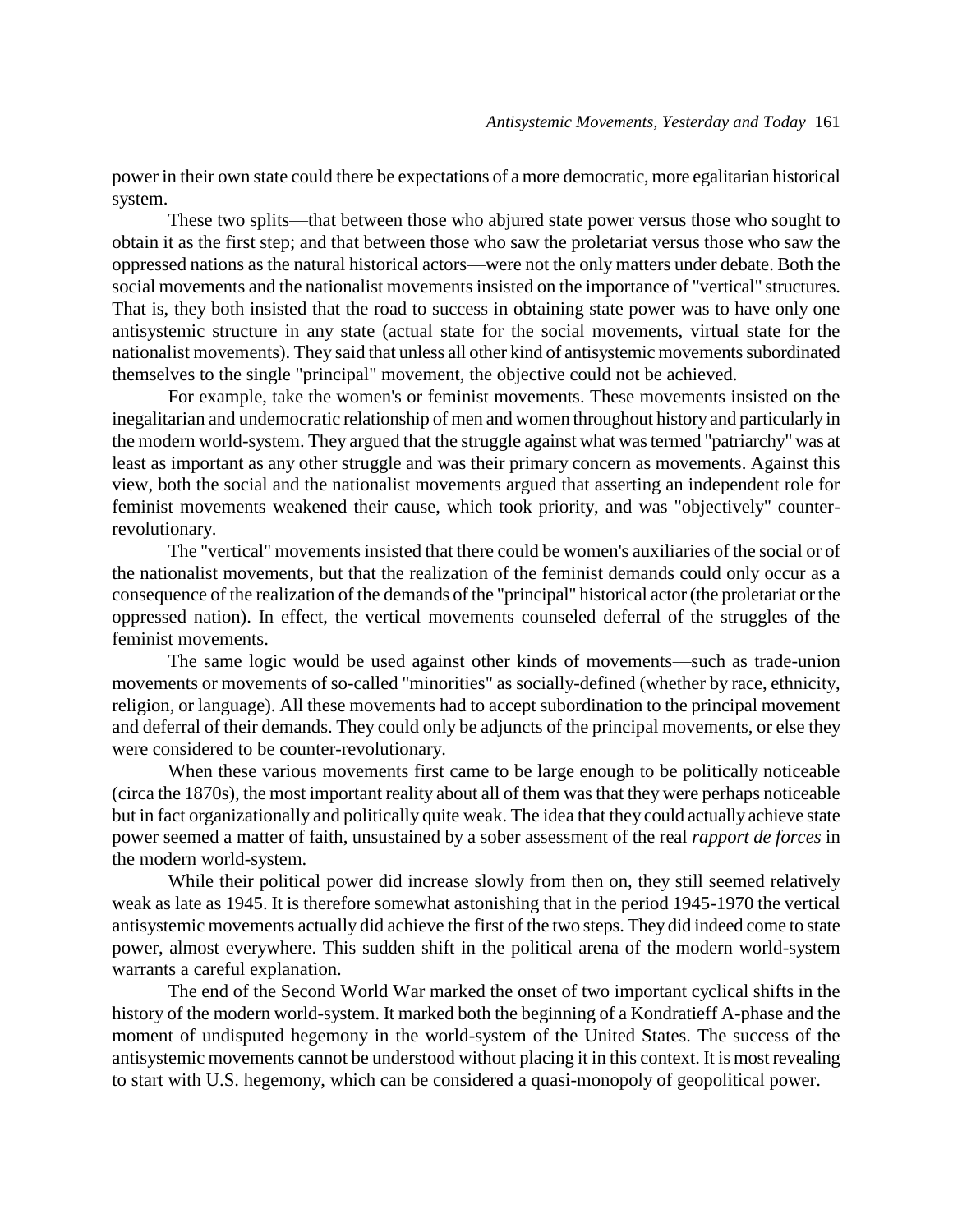Hegemonic cycles are very long occurrences. But the high point, true hegemony, is actually rather brief. There have in fact only been three such high points in the history of the modern worldsystem—the United Provinces in the mid-seventeenth century, the United Kingdom in the midnineteenth century, and the United States in the mid-twentieth century. Each lasted perhaps for 25-50 years or so. The phase prior to the achievement of full hegemony has been each time a "thirty years' war" between a land-based power and a sea/air-based power. The "thirty years' war" in the most recent case was that between Germany and the United States from 1914-1945, and ended as we know, in the total defeat of Germany.

Hegemony is built on the existence of an enormous economic advantage, combined with political, cultural, and military strength. As of 1945, the United States was able to assemble all this to its advantage. In 1945, the United States was the only important industrial power in the entire world that had escaped major destruction of its plants. Indeed, on the contrary, wartime production had made their productive enterprises more extensive and efficient than ever. At this time U.S. production was so efficient that it could sell its leading products in other countries at prices lower than these countries could produce these products themselves, despite the costs involved in transportation. These U.S.-based quasi-monopolies were guaranteed by the active role of the state in protecting and enhancing their exclusive privileges.

The result was the largest (by far) expansion of the world production of surplus-value in the 500-year-long history of the modern world-system. While the United States was the principal beneficiary—its state, its enterprises, its residents—the worldwide rise in production produced benefits to most countries, if to a far lesser degree than to the United States.

The problem with quasi-monopolies in leading products is that they are self-liquidating over time, for several reasons. The first is that the high rate of capital accumulation made these quasimonopolies a very tempting target for penetration by other producers who sought to enter the world market. These other producers stole or bought technical knowledge and used their influence on other governments to counter the protectionist policies of the government primarily protecting the quasimonopolies.

Furthermore, the U.S. government actively aided west European and Japanese economic reconstruction in order to provide customers for U.S. production as well as to maintain the political loyalty of these de facto satellite regimes. In addition, as long as the quasi-monopolies were in effective operation, the leading enterprises feared most of all any stoppage of production, since stoppages involved irrecoverable losses. Hence it made short-term economic sense to make wage concessions to their workers rather than risk strikes. But of course over time this raised the cost of production and lessened the advantage vis-à-vis potential competitors.

By the 1960s, the improved economic position of western Europe and Japan could be observed in the dramatic inversion in one key leading industry, automobiles. Whereas in 1950 U.S. manufacturers could undersell competitors in their home markets, by the mid-1960s the reverse was true. West European and Japanese automobile producers began to penetrate the U.S. domestic market.

For all these reasons, others over time did in fact succeed in penetrating the world market, thereby increasing competition. This no doubt benefited some consumers, but at the same time it reduced the level of profitability of the erstwhile quasi-monopolies. U.S. producers had to give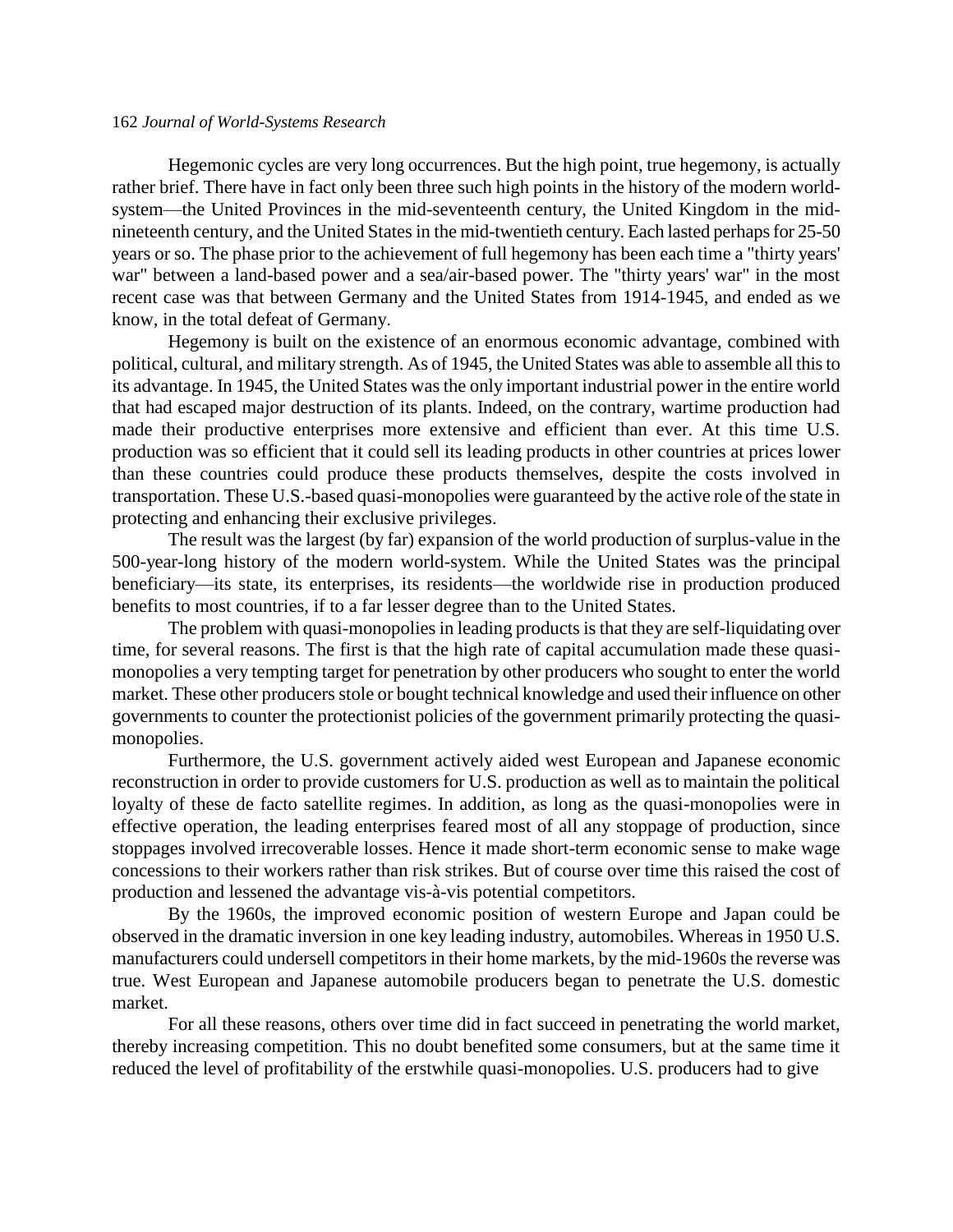thought to how they could minimize the losses they were incurring in the rate of capital accumulation.

It was not helpful to U.S. capitalists that, as their quasi-monopoly of production was disappearing, so was the quasi-monopoly of U.S. geopolitical strength, which was beginning its inevitable decline. To understand how this happened, we have to see how it was established in the first place circa 1945. We have already mentioned the superiority in productive efficiency and the fact that this advantage underlay its political and cultural dominance.

There was however one last element in securing full hegemony, which was the military sphere. The fact that prior to 1939, the United State had *not* invested heavily in military technology and manpower had been one of the key elements in enabling them to achieve productive dominance. The Second World War changed that allocation of state revenues. The United States developed atomic weapons and displayed their power by using them against Japan. However, sentiment within the United States was heavily in favor of reducing the size of the armed forces.

The problem for the United States was that a hegemonic power cannot abstain from military commitment. It comes with the position. And in 1945 there was one other power that had a very strong military, the U.S.S.R., and unlike the United States it showed no signs of rushing to dismantle it. It was clear that, if the United States was to exercise hegemony, it had to make some deal with the Soviet Union.

They did make such a deal, and we have dubbed it "Yalta." This refers not really to the actual decisions of this meeting in February 1945 of what were then called the Big Three—the United States, Great Britain, and the Soviet Union. "Yalta" was rather a set of unsigned tacit arrangements to which the United States and the Soviet Union were committed and which were maintained in place for quite some time.

There were in fact three such tacit arrangements. The first was that there would be a division of the world in terms of zones of influence and control. The line would be drawn more or less where the two armies ended up in 1945, a division in the middle of Germany going from north to south called the Oder-Neisse line, and the 38th Parallel in Korea. In effect, the Soviet Union would have primacy in about one-third of the globe and the United States in the other two-thirds. The deal was that neither side would try to change these frontiers by the use of military force.

The second part of the deal had to do with economic reconstruction. As we noted, U.S. producers needed customers. The Marshall Plan and similar arrangements with Japan provided these customers. The tacit U.S.-Soviet agreement was that the United States would provide such economic assistance to countries in its zone but not to any country in the Soviet zone, where the Soviet Union could arrange matters as it saw fit.

Finally, the third part of the deal was the so-called Cold War. The Cold War refers to the mutual denunciation of both sides, each proclaiming its virtues and its inevitable long-term ideological victory as well as the evil machinations of the other side. The deal was that this was not to be taken seriously, or rather that the function of the mutual denunciations was meant in no way to countermand the first part of the deal—the de facto freezing of frontiers indefinitely. The actual objective of Cold War rhetoric was not to transform the other side but to maintain the loyalty of the satellites on each side.

Although the first part of the deal lasted until the collapse of the Soviet Union, and the second part until at least the 1970s, the cozy arrangement began to be eroded by several factors. The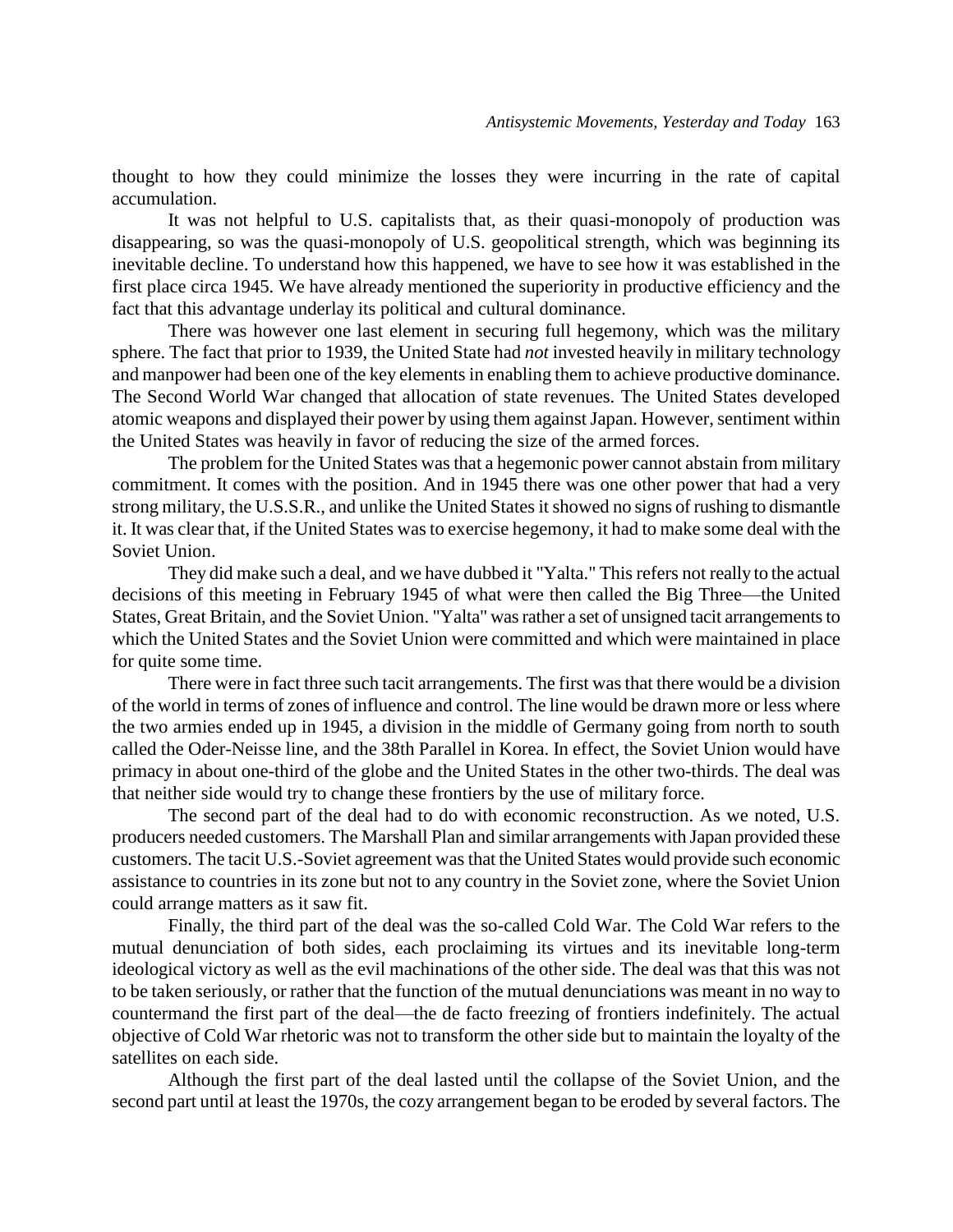de facto international status quo was not at all to the liking of a number of countries in what we then called the Third World. The first major dissident was the Chinese Communist Party (CCP), which straightforwardly rejected Stalin's advice to come to a power-sharing deal with the Kuomintang. Instead, the CCP's army entered Shanghai, and it proclaimed the People's Republic of China.

This dissidence was followed by the insistence of the Viet Minh to achieve control over all of Vietnam, the insistence of the Algerian *Front de Libération Nationale* to obtain total independence, and the insistence of the Cubans to arm themselves against U.S. intrusion. In each of these cases, it was the Third World power that was forcing the hand of the Soviet Union and not the other way around. On the other hand, the Soviet Union and the United States successfully sought to ensure that there was no use of nuclear weapons, which would have violated the pledge of mutual restraint.

The Vietnam War, in which the United States committed its troops actively, weakened U.S. hegemony in several ways. The United States paid a high economic price for the war. And it turned U.S. public opinion against involvement there (and subsequently elsewhere—the so-called Vietnam syndrome). Furthermore, the United States lost the war, which strengthened the views of others around the world that U.S. military power was less effective than it had seemed to be—incarnated in the concept of the "paper tiger."

It is in this context that the world-revolution of 1968 took place. It was a world-revolution in the simple sense that it occurred over most of the world, in each of what were at the time considered three separate "worlds." And it was a world-revolution in the remarkable repetitions of two main themes almost everywhere, of course garbed in different local languages.

The first main theme was the rejection of U.S. hegemony ("imperialism") by the revolutionaries, with however an important twist. These revolutionaries equally condemned the "collusion" of the Soviet Union with U.S. imperialism, which was how they interpreted the tacit Yalta accords. In effect, they were rejecting the ideological themes of the Cold War and minimizing the difference between the two so-called superpowers.

The second main theme was the denunciation of the Old Left (that is, Communist and Social-Democratic parties and the national liberation movements) on the grounds that these movements were not in reality antisystemic but were also collusive with the system.

They pointed to the historic two-step strategy and said that the Old Left movements had in fact achieved the first step—state power—but has not in any serious way changed the world. Economic inequalities were still enormous and growing, internally and internationally. The states were not more democratic, possibly even less so. And class distinctions had not disappeared, merely renamed, the bourgeoisie becoming the *Nomenklatura*, or some equivalent term. The revolutionaries rejected therefore the Old Left movements as part of the problem, not part of the solution.

While it is true that the revolutionaries were not able to remain in a position of real political strength very long and were suppressed as movements, just like those in 1848, their efforts did have one absolutely major consequence. The world-revolution of 1968 transformed the geoculture. The dominance of centrist liberalism over the two other ideologies came to an end. Centrist liberalism did not disappear; it was simply reduced to being once again only one of three. The radical left and the conservative right re-emerged as fully autonomous actors on the world scene.

What happened next to the movements was largely the consequence of the global economic stagnation of the Kondratieff downturn. The attempts to create new movements of the global left the various Maoisms, the so-called New Left Green movements, the neo-insurrectionist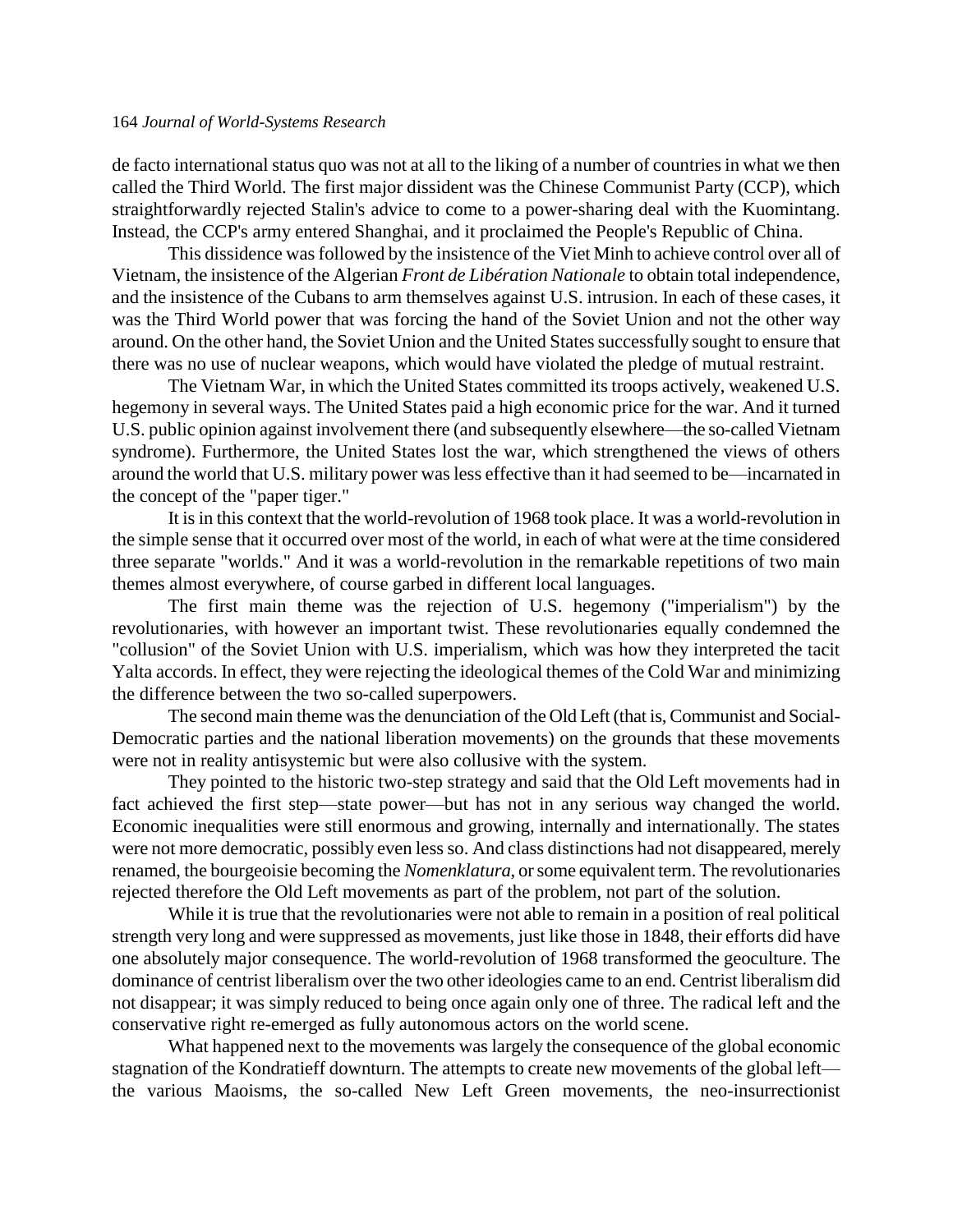movements—all turned out to have fleeting support in the face of the economic difficulties that had suddenly become so central to people's lives, again almost everywhere.

Meanwhile, the United States was undertaking a major shift of strategy in order to slow down the rate of its decline. To do this, the United States launched a threefold set of projects. The first had to do with its relation to its erstwhile principal satellites, western Europe and Japan. It offered a new arrangement to the now economically much more powerful and therefore politically more restless regimes. The United States would redefine their role, turning them into "partners" in the geopolitical arena. Institutions were created to implement this new relationship, such as the Trilateral Commission, the G-7, and the World Economic Forum at Davos. The U.S. offer was that the partners might engage in geopolitical moves of which the United States disapproved—for example, West Germany's *Ostpolitik*, the building of the oil pipeline between the Soviet Union and western Europe, a different policy towards Cuba. The proviso was that this policy independence would be limited and did not go too far.

The second reorientation was the abandonment of the advocacy of developmentalism. In the 1950s and 1960s, everyone (the West, the Soviet bloc, and the Third World) seemed to endorse the concept of national "development"—by which was meant essentially increased urbanization, the growth of an educated stratum, protection of infant industries, and the construction of state institutions and bureaucracies. Suddenly, the global language radically changed. Production for export was to replace protection of infant industries. State enterprises were to be privatized. State expenditures on education and health were to be radically reduced. And above all, capital was to be permitted to flow freely across frontiers. This set of prescriptions received the name of the Washington Consensus, about which Mrs. Thatcher famously proclaimed: "There Is No Alternative" or TINA. The mandate was enforced primarily by the International Monetary Fund (IMF), which refused to give states the loans they badly needed because of the economic downturn unless they agreed to observe these new rules.

The third part of the new strategy was to erect a new world order that ended what is called nuclear proliferation. Essentially, the United States had to accept the reality that the five permanent members of the U.N. Security Council all had nuclear weapons, but they wished the list to stop there. It made this offer to all other counties. A treaty would provide that the five nuclear powers would seek both to the reduce their nuclear weapons and offer aid to the other signatories in the obtaining of nuclear power for peaceful uses to all the rest of the world, provided the others abandoned all pretention to obtaining nuclear weapons. As we know, four countries refused to sign the treaty— Israel, India, Pakistan, and South Africa. But many others acceded and ended their programs.

In fact this threefold redefinition of U.S. strategy, followed essentially by all U.S. presidents from Nixon to Clinton, was partially successful. It did slow down decline without stopping it entirely. The newly-regenerated conservative right, now being called neo-liberals, found this new geopolitical framework very conducive to the rapid growth of their movements. World discourse moved rightwards steadily. Regimes that didn't adjust to this new discourse fell from power. Finally, what had been symbolically defined as the symbol of successful Old Left politics and considered (by both partisans and opponents) to be unchangeable—the Soviet Union—collapsed from within.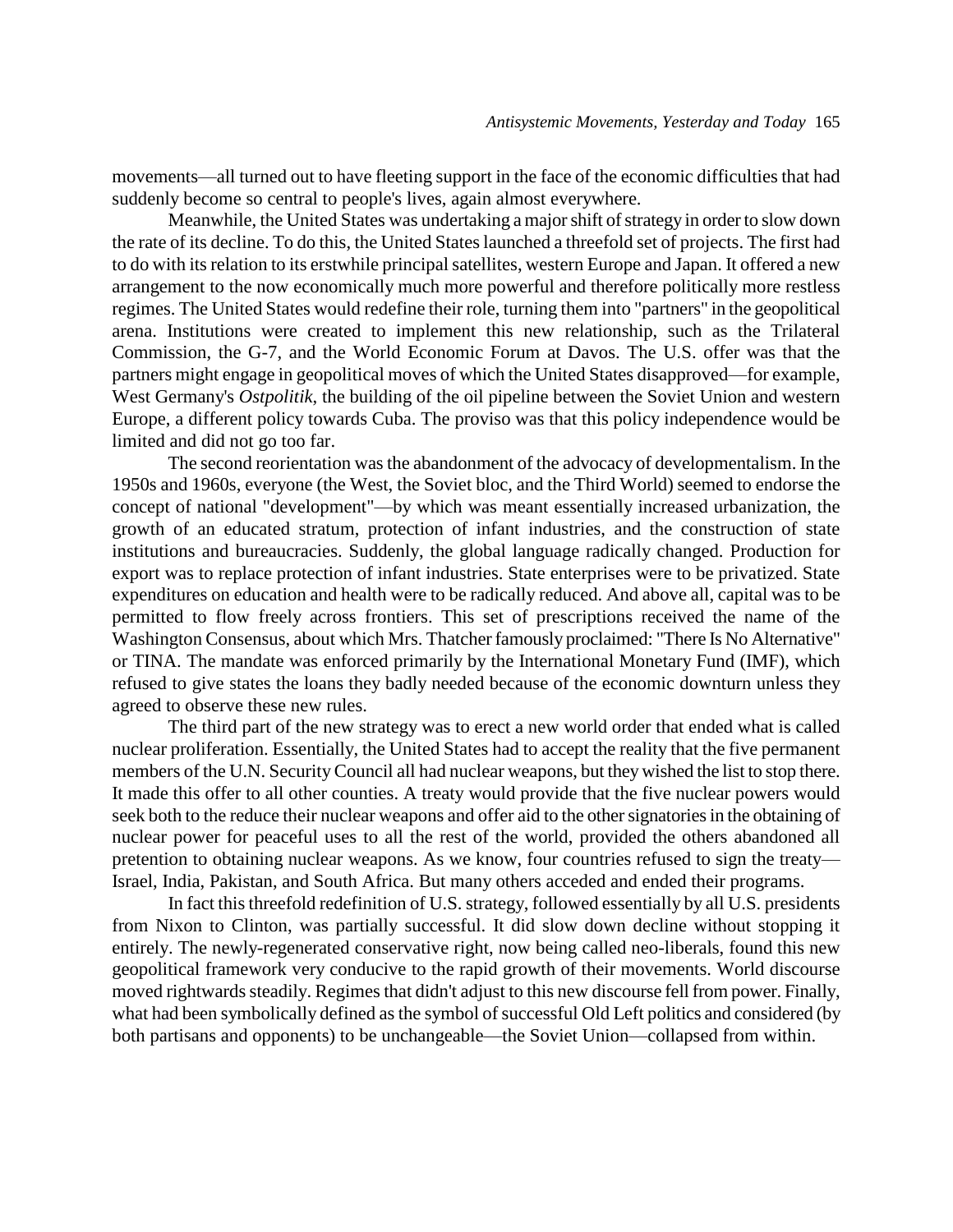This collapse was hailed in the Western world as their victory in the Cold War. This interpretation forgot that the whole point of the Cold War had not been to "win" it but to maintain it as a pillar of the world-system. It turned out in fact that the collapse of the Soviet Union would both accelerate the decline of U.S. hegemony and undermine the movements of the neo-liberal right.

The crucial geopolitical event was the first Gulf War (1990-1991), which commenced with the invasion of Kuwait by Saddam Hussein's Iraq. Iraq had for almost a century contested the creation of Kuwait as a separate state by the British. However, it never was in a position to do much about it. During the period in which the Baath party had been in power, the Iraqi regime was supported by the Soviet Union. It had however also been supported by the United States during the 1980's when the United States encouraged it to engage in the futile war with Iran.

As of 1990, the situation from the Iraqi point of view was dismal. They had paid an enormous price for the destructive war and now owed considerable sums to creditors, one of the largest of which was Kuwait. In addition, they believed Kuwait was appropriating Iraqi oil through slant drilling. But most importantly, the collapse of the Soviet Union, then in process, removed the constraints that Iraq would have felt during the Cold War. It seemed a propitious moment to liquidate Iraqi debts and undo the long-resented "loss" of Kuwait to Iraq.

We know what happened. The United States, after initial hesitation, mobilized the troops necessary to push the Iraqis out of Kuwait. This very action, however, revealed U.S. geopolitical weakness in two ways. First, the United States was unable to bear the costs of its own participation and was subsidized at a 90% level by four other countries—Kuwait, Saudi Arabia, Germany, and Japan. And secondly, U.S. President George H.W. Bush was faced with the question of whether victorious U.S. troops would proceed to Baghdad or not. He prudently decided that this would be politically and militarily unwise. U.S. action in Iraq thereafter was limited to the imposition of various sanctions. Saddam Hussein remained in power.

Meanwhile, the dismantlement of the Soviet Union and the possibility for all its ex-satellites to pursue independent policies led to a rapid adoption by all of them of neo-liberal policies. However, within a few years, the negative effects of these neo-liberal policies on the real standard of living of the lower strata provoked a reaction wherein erstwhile Communist parties (now renamed) returned to power to pursue a mildly social-democratic program. At the same time, rightist nationalist parties began to gain strength as well. The magic realization of a "Western" style of government with a "Western" level of real economic uplift turned out to be very difficult to realize, and many of these governments became quite unstable.

It is at that point that the antisystemic movements began to revive. The initial reaction to the collapse of the Soviet Union had been an emotional shock and even depression for left movements everywhere, even those that had been long very critical of the Soviet experience. After however a few years of this morose perspective, new light appeared on the horizon for the global left. Some movements refused the sense of inevitability of a triumphal right discourse. There could be a renewed global left discourse.

Thus far, we have been discussing the impact on antisystemic movements of the global stagnation that the Kondratieff B-phase involves. However, there was a further factor, which is the result not of cyclical shifts in the world-economy but of the long-term secular trends. In the ongoing life of historical systems, each cyclical downturn returns not to the previous low point but always to a point somewhat higher. Think of it as two steps upward, one step backward on percentage curves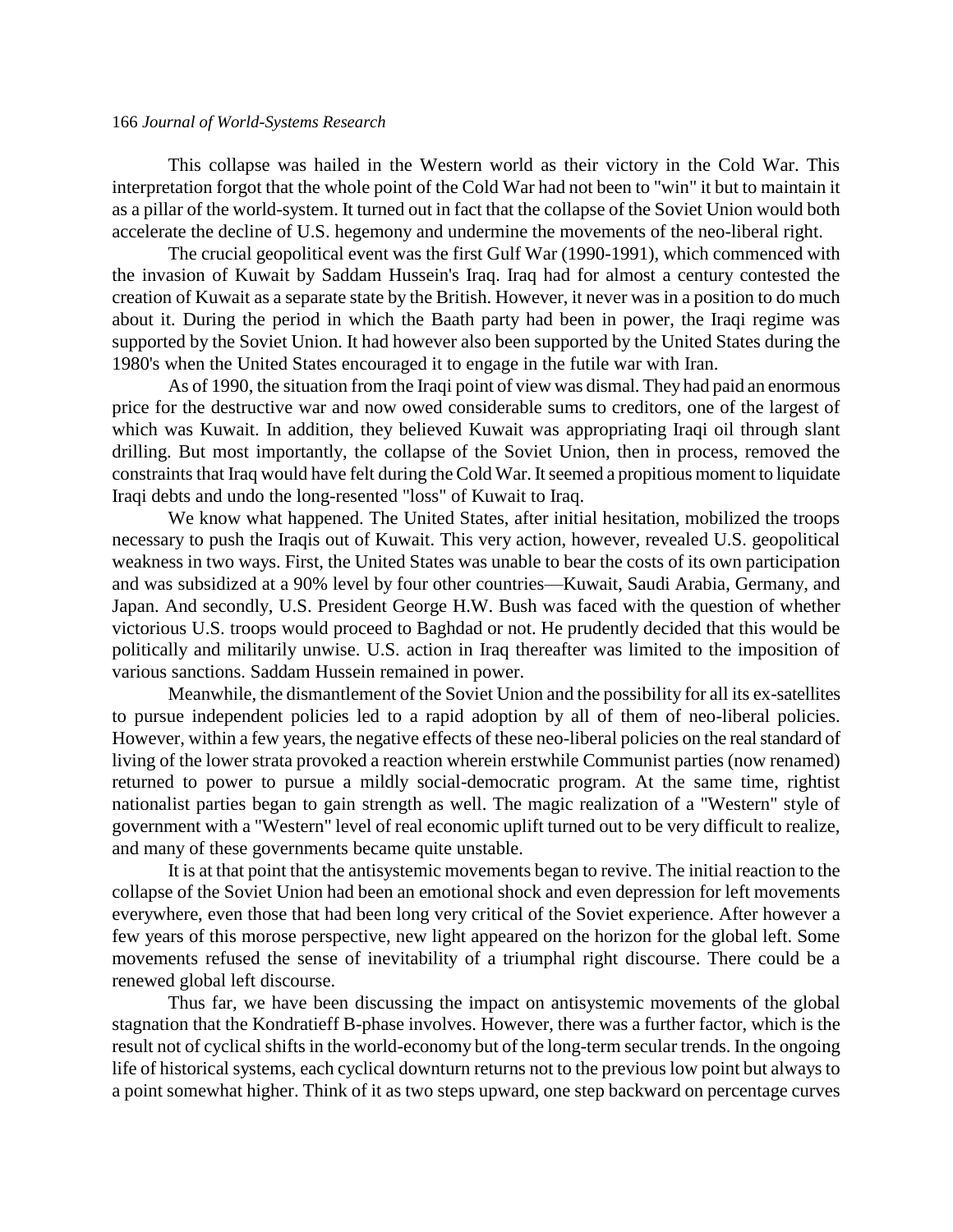that move towards the asymptote of 100 percent. Over the long term, the secular trends must then reach a point where it is difficult to advance further. At this point the system has moved far from equilibrium. We can call this point the beginning of the structural crisis of the historical system.

The short explanation of why historical capitalism has reached its structural crisis is the steady increase over time of the three fundamental costs of production: personnel, inputs, and taxation. Producers make their profits by keeping the total of these costs below the prices at which they are able to sell their products. As these costs rise over time, they reach levels at which the willingness of prospective buyers to purchase the goods is reached, at which point it is no longer possible to accumulate capital via production.

The three costs are each complex, since each is composed of several different subcosts. Personnel costs have always been the one that is most transparent. And among these costs, that of unskilled labor has been the one most discussed. Historically, costs of unskilled labor have risen as workers in Kondratieff A-phases found some way to engage in syndical action. The response of producers in Kondratieff B-phases has been the runaway factory, moving production to areas of "historically lower wages." This curious phrase actually refers to the ability of entrepreneurs to attract laborers from rural areas less tied into the world labor market who would work for lower real wages because these lower real wages offered higher real income than their previous work. After a number of years, these workers became more accustomed to their new environments and learned how to engage in syndical action. At this point, producers would begin to flee to still other areas. This solution for the entrepreneurs depended on the availability of these rural workers. The supply has now begun to be exhausted, as can be measured by the considerable deruralization of the worldsystem today.

The cost of unskilled labor has only been one part of personnel costs. A second part has been the relentlessly increasing costs of intermediate personnel, which were needed both organizationally to meet the complexities of larger corporate structures and politically to serve as a barrier to the syndical demands of unskilled labor.

The solution to increasing costs of unskilled labor has been to eliminate them almost totally from the work force through mechanization. In recent years this has also come to be the solution to increasing costs of intermediate personnel, whose tasks are also being taken over by mechanization. It is actually in the third personnel cost, that of top managers, that the biggest increase in personnel costs has occurred. Those in managerial positions have been able to use their positions as gatekeepers to exact enormous rents, which are extracted from the profits of investors (the shareholders). The bottom line is that today personnel costs are extremely high compared with past costs and constantly increasing.

The story is similar in the cost of inputs. Producers have tried to keep these costs low by externalizing three major types of expenditures: getting rid of toxic waste, renewing raw materials, and building infrastructure. They were able for some 500 years to deal with toxic waste simply by dumping it into public space. But the world has nearly run out of public space, which has led to a worldwide environmentalist movement pressure to clean up the toxicity. This could only be done by the states, which involved the need for higher taxes. It also led the states to seek to force producers to internalize the costs, which has cut into profitability. The exhaustion of public space is analogous to the exhaustion of rural zones largely uninvolved in the market economy.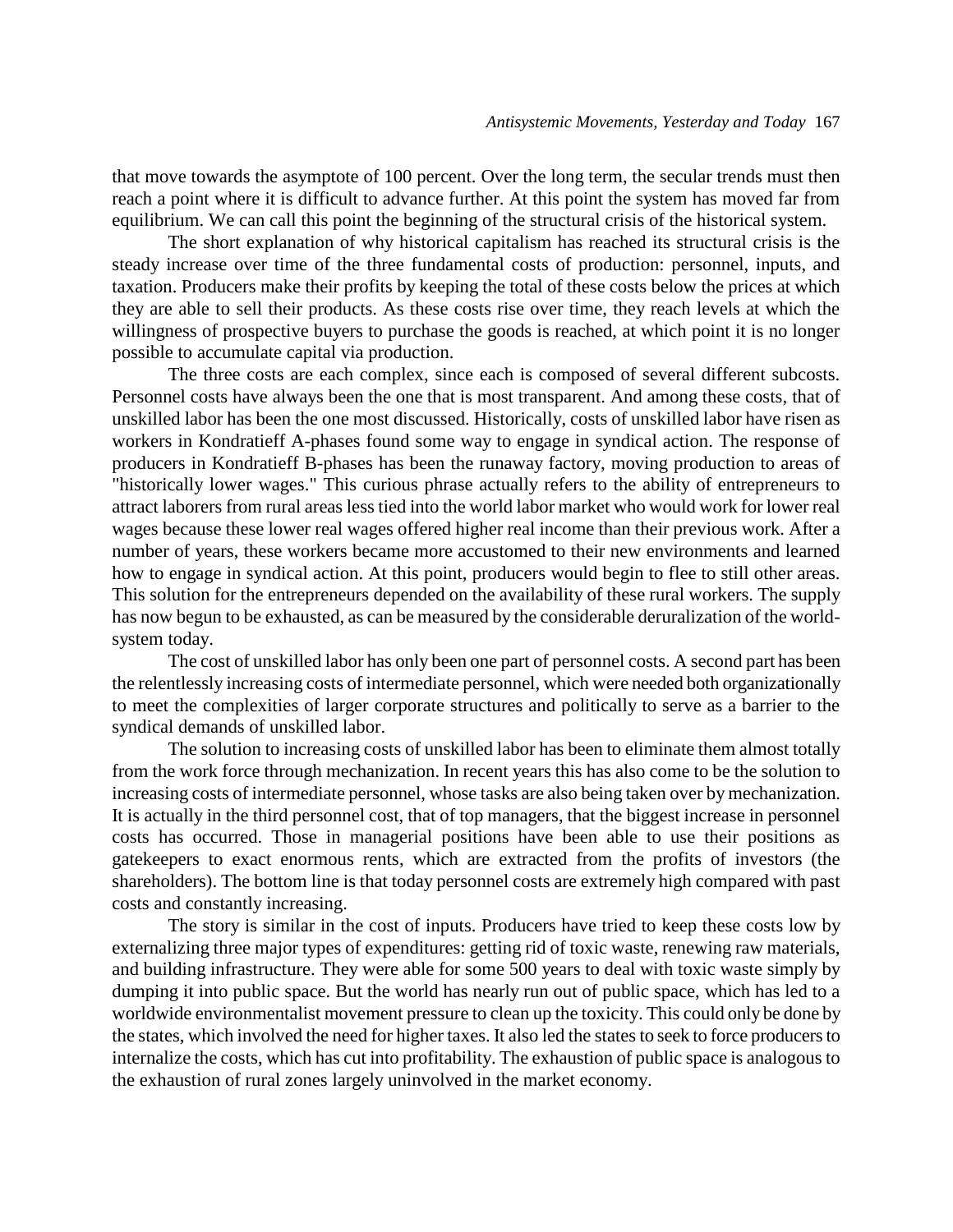Similarly, the renewal of raw materials was not a problem until the combination of 500 years of usage that was not renewed and an expanded world population led rather suddenly to worldwide acute shortages of energy, water, forestation, and basic foods (fish and meat). The shortages have led in turn to acute political struggles over distribution both within and between countries.

Finally, infrastructure is a crucial element in commercial outlets for production. However, here again producers historically have paid only very partially for their use of the infrastructure, foisting the costs on others, especially the states. Given the ever-rising costs of repairing and extending the infrastructure, the states have found themselves unable to bear the costs, which has led to a serious deterioration worldwide of necessary aids to transport and communications.

Finally, taxes have been steadily rising as well, despite what seems to be constant and enormous tax evasion. First of all, there are multiple kinds of governmental taxes—not only the national taxes that are widely noted but all kinds of local and intermediate structure taxes. These are used, when all is said and done, not merely to pay for the bureaucracy but also to meet the everincreasing demands of the antisystemic movements for educational and health services and the provision of lifetime income guarantees such as pensions and unemployment insurance, which collectively constitute the "welfare state." Despite all the reductions of welfare state provisions that have been forced upon the states, the reality is that these expenditures continue to be significantly larger worldwide than they were in the past.

Nor does governmental taxation exhaust the story. We are daily bombarded with reports of corruption not only in relatively poor countries but even more in relatively rich ones, where there is more money to steal. From the point of view of the entrepreneur, the costs of corruption are every bit as much a tax as those imposed by governments. Finally, the constantly expanding reality of mafiatype operations resulting from the other constraints (especially the shortages) imposes real taxes on the entrepreneur.

As the costs of production have steadily risen (in the pattern of two steps forward, one step backward), the ability to raise the prices of products have been seriously limited by the vastly increased polarization of world income and wealth. Effective demand has fallen as persons have been eliminated from the work force. And as the possibilities of capital accumulation diminish, there has been increasing fear about survival and therefore willingness of both individual consumers and entrepreneurial producers to risk expenditures, which further reduces effective demand. Hence, the world-system arrives at its structural crisis, in which neither the underclasses nor the capitalist entrepreneurs find acceptable returns within the modern world-system. Their attention to turns to the alternatives available.

Once we are into a structural crisis, the system becomes chaotic. That is, the curves begin to fluctuate wildly. The system can no longer function in its traditional manner. It bifurcates, which means two things. One, the system is absolutely certain to go out of existence entirely, but it is intrinsically impossible to know what the successor system or systems will be. One can only outline in general terms what are the two alternative ways in which the chaotic situation can be resolved into a new systemic order.

Two, the bifurcation leads to a great political struggle concerning which of the two alternative possibilities the totality of participants in the system will "choose." That is to say, while we cannot predict the outcome, we can affect it. In terms of the role of the antisystemic movements, the turning-point occurred on Jan. 1, 1995, when the neo-Zapatistas (the EZLN in its Spanish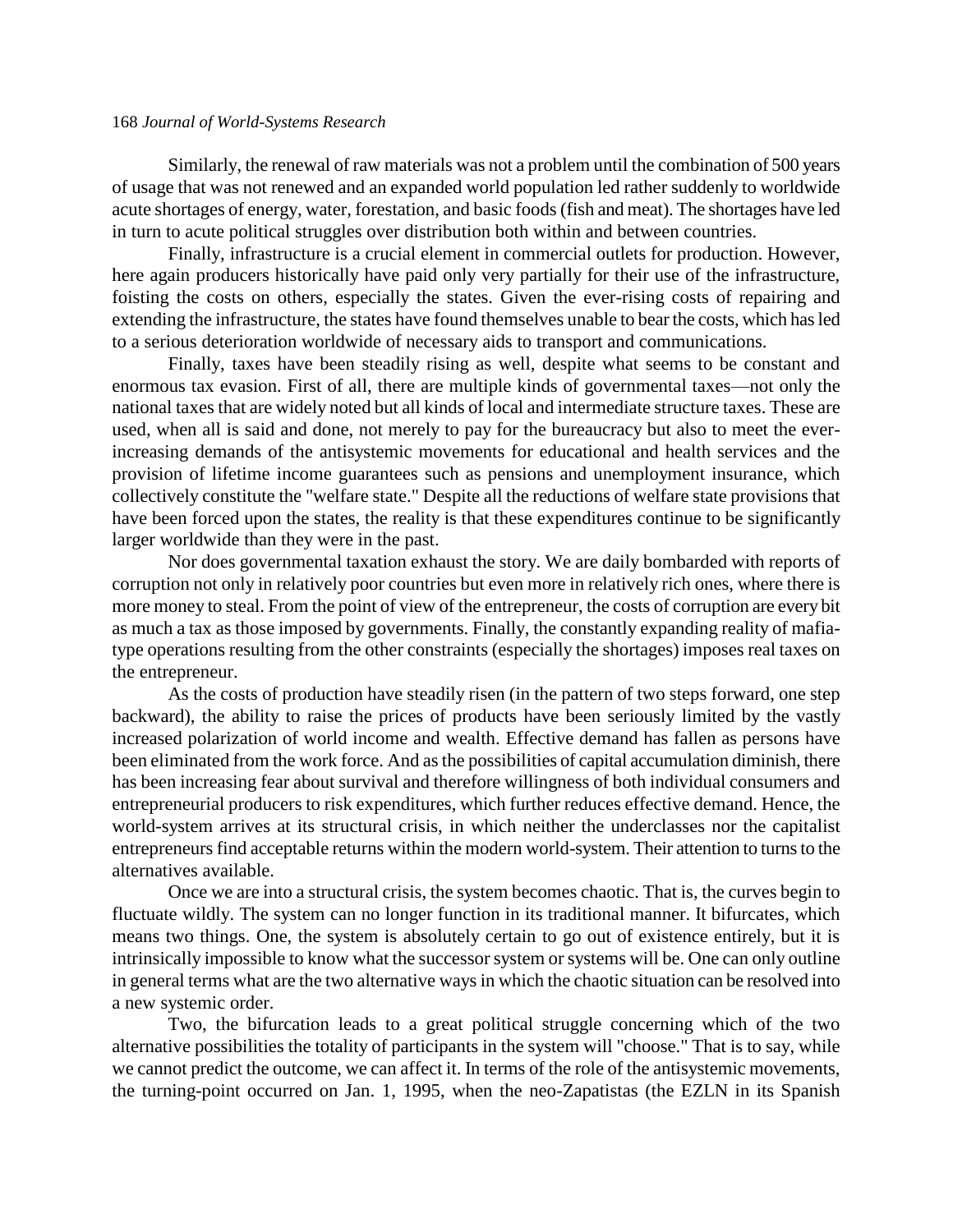initials) rose up in Chiapas and proclaimed the autonomy of the indigenous peoples. Why however on Jan. 1, 1995? Because it was the day on which the North American Free Trade Association (NAFTA) came into operation. By choosing that day, the EZLN was sending the following message to Mexico and the world. The dramatic renewal of the 500-year-old demand of the peoples of Chiapas for self-government was being aimed both at opposing imperialism throughout the world and at Mexico's government for its participation in NAFTA as well as for its oppression of the peoples of Chiapas.

The EZLN emphasized that they had no interest in seizing power in the Mexican state. Quite the contrary! They wished to withdraw from the state and both construct and reconstruct the local ways of life. The EZLN was quite realistic. They realized they were not strong enough militarily to wage a war. Therefore, when sympathetic forces within Mexico pushed for a truce between the Mexican government and the EZLN, they fully agreed. To be sure, the Mexican government has never lived up to the truce agreement, but it has been constrained in how far it could go because of the support the EZLN was able to muster.

This support was the result of the second major theme the EZLN pursued. It asserted its own support for all movements of every kind everywhere that were in pursuit of greater democracy and equality. And the EZLN convened so-called intergalactic encounters in Chiapas to which they invited the entire global left. The EZLN also refused sectarian exclusions in these meetings—the pattern of the Old Left. They preached instead inclusiveness and mutual tolerance among the movements of the global left.

The revival of the global left received its second strong reinforcement in 1999. One of the principal objectives of the global right had been to institutionalize the Washington Consensus by adopting within the framework of the World Trade Organization (WTO) a treaty that guaranteed what were called intellectual property rights in all signatory countries. This would have effectively barred these countries from producing their own less expensive products for their own use and for sale to other countries—for example, in pharmaceuticals.

There were two remarkable aspects to Seattle. First of all, there was a major protest movement surrounding the meeting, which was composed of three forces that had hitherto never joined forces: the labor movement (and specifically the AFL-CIO), environmentalists, and anarchists. In addition, the members of these groups who were present were largely U.S. persons, giving the lie to the argument that only in the Global South could one mobilize opposition to neo-liberalism.

The second remarkable aspect is that the protests succeeded. They enabled some sympathetic delegations within the WTO meeting to hold out against adopting the new treaty. The WTO meeting disbursed without a treaty. It was a failure. And ever since, any attempt to adopt the treaty has been blocked. The WTO became irrelevant. Furthermore, the Seattle protests led to widespread copying of the protest technique at international meetings of all kinds, to the point that conveners of such meetings began to schedule them for remote locations where they had a better possibility of blocking the presence and size of such protest movements.

This then brings us to the third major development in the second wind of antisystemic movements—after Chiapas and Seattle came Porto Alegre and the World Social Forum (WSF) of 2001. The initial call for the 2001 meeting was a joint effort of a network of seven Brazilian organizations (many of left Catholic inspiration but also the principal trade-union) and the ATTAC movement in France. They chose the name of World Social Forum in opposition to the World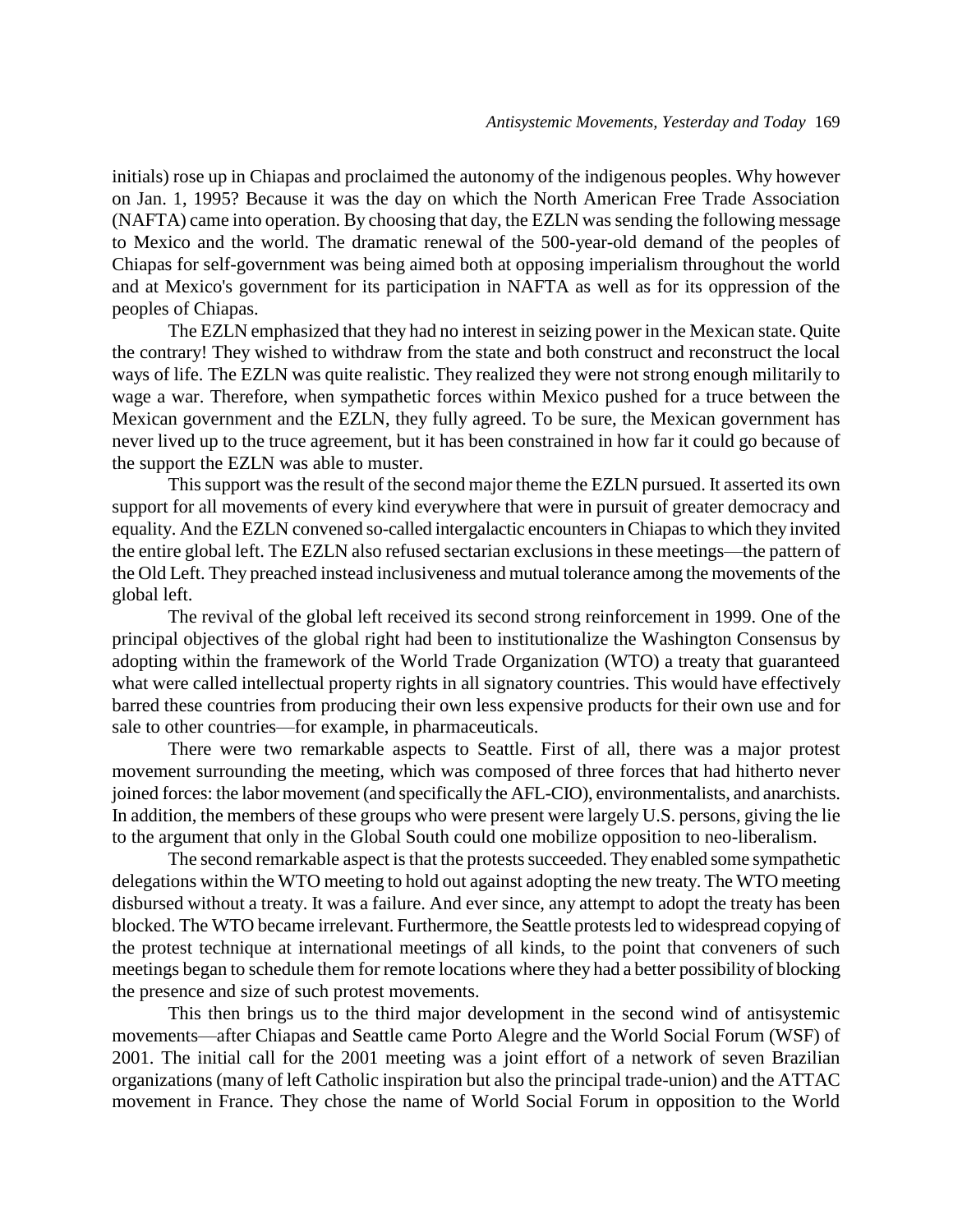Economic Forum (WEF) that had been meeting at Davos for some 30 years and was a major locus of mutual discussion and planning of the world's elites. They decided to meet at the same time as the Davos meetings to emphasize the contrast and they chose Porto Alegre as the site of the 2001 meeting to underline the political importance of the Global South.

The organizers made the crucial decision that the meeting was open to all those who were against imperialism and neo-liberalism. They also made the more controversial decision of excluding political parties and insurrectionary movements. Finally, they decided not to have officers, elections, or resolutions. This was in order to frame a "horizontalist" approach to organizing the world's antisystemic forces, as opposed to the "verticalist" and therefore exclusionary approach of the Old Left movements. To summarize all this, they chose as the motto of the meeting the now famous slogan, "Another world is possible."

Porto Alegre was unexpectedly a major success. The conveners had hoped to attract 5000 people and they attracted 10,000. To be sure, the initial participants were heavily from Brazil and close-by countries and from France and Italy. But they immediately did two things. They decided to continue with the Porto Alegre meetings, seeking to expand the participation geographically. And they created an international council, more or less by co-option, to oversee the organization of future meetings. In the years that followed, the WSF met in different parts of the Global South and with an enormous increase of the number of participants. In this sense, it has been a continuing success.

However as the first decade of the twenty-first century went by, the dilemmas of the WSF came to the fore. They can best be understood in the context of the evolution of the world-system itself. There were two major elements in this evolution. The first was the bubble crisis in the U.S. housing market in 2007-2008, which led commentators around the world to recognize the existence of some kind of "crisis" in the world-system. The second was the economic and geopolitical rise of the "emerging" economies—in particular but not only the so-called BRICS (or Brazil, Russia, India, China, and South Africa).

Together, the two issues led to a public debate about the enormous wealth gap and about the future of the geopolitical dominance of the Global North—and to great uncertainty among commentators about how to assess these events. Were we to think of it as fundamental change or as a passing bump on the world-economic and geopolitical scene? The antisystemic movements and their partisans have been equally ambivalent about how to assess the debate about inequality and the rise of the "emerging" nations. It has also led to an acute debate within the WSF about its successes and failures.

The antisystemic movements now face a number of serious dilemmas. The first is whether or not to recognize the existence of a structural crisis of historical capitalism. The second is about what should be the priorities of their short-term and middle-term activities. The most noticeable thing about antisystemic movements in the second decade of the twenty-first century is the degree to which the debates that embroiled them in the last third of the twentieth century, once exorcised in the world-revolution of 1968, have returned to plague them, virtually unchanged.

There were three debates that we outlined earlier. The first concerned the role of the states in the achievement of a different kind of historical system. The second was that between social movements and nationalist movements about the leading historical actor in the struggle for a more just historical order. The third was between the verticalists who insisted that multiple oppressed groups had to subordinate their demands to the priorities of the principal historical actor and the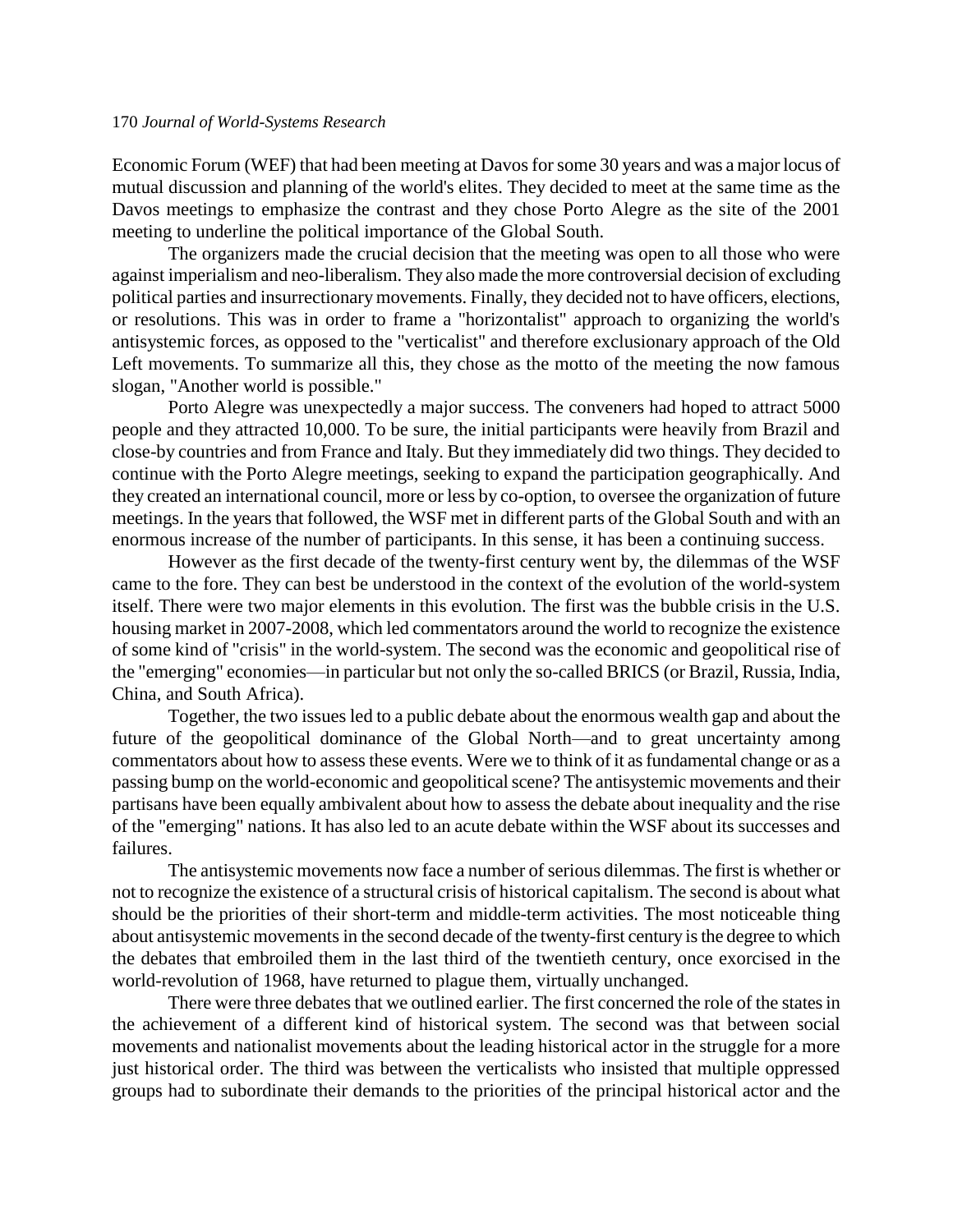horizontalists who insisted that the demands of all oppressed groups were equally important and equally urgent, and should not be deferred.

Well, here we are again! Inside the WSF and in the larger global justice movement, there are those who shun in every way state power and those who insist that obtaining state power is an essential prerequisite. There are those who insist on the priority of the class struggle (1% vs. 99%) and those who insist on the priority of the nationalist struggle (South vs. North). And there are those who are verticalist, insisting on joint political action whether within the WSF or the wider global justice movement, and those who are horizontalist, insisting on not neglecting the truly forgotten groups, the lowest global strata.

These debates have been most visible in Latin America because it has become a prime locus of global developments on all these fronts most vividly. For various reasons (including the decline of U.S. geopolitical power), there have come to power in the twenty-first century a large number of governments that are on the left or at least left of center. There has also been a movement, led in different ways both by Venezuela and by Brazil, to create South American and Latin American structures (UNASUR and CELAC) that excluded the United States and Canada. There have also been steps towards creating regional economic zones and structures (Mercosur, Bancosur).

At the same time, these governments of the left, center-left, and of course the few on the political right) have all pursued developmentalist policies, which involve extractive policies that violate the traditional zones of indigenous peoples. These latter groups have accused the left governments of being as bad in this respect as their rightwing predecessors. The left governments in turn have accused the indigenous movements of acting objectively and deliberately in accord with rightwing internal groups and the United States geopolitically.

The net result is a divided Global Left in the political struggle over the new systemic order it is trying to build by tilting the bifurcation in the direction of a relatively democratic, relatively egalitarian world-system (or world-systems). Of course, the Global Right is also engaged in an internal debate about tactics, but that is of little comfort to the Global Left.

One way to analyze the options for the Global Left is to put them in a time frame that distinguishes short-term priorities and middle-term priorities. All of us live in the short-term. We need to feed ourselves, house ourselves, sustain our health, and just survive. No movement can hope to attract support if it doesn't recognize this urgent need for everyone. It follows, in my view, that all movements must do everything they can to alleviate immediate distress. I call this action to "minimize the pain." This requires all sorts of short-term compromises, but it is essential. At the same time, one must be very clear that minimizing the pain in no way transforms the system. This was the classic social-democratic illusion. It merely minimizes the pain.

In the middle-run (that is, the next 20-40 years), the debate is fundamental and total. There is no compromise. One side or the other will win. I call this the battle between the spirit of Davos and the spirit of Porto Alegre. The spirit of Davos calls for a new non-capitalist system that retains its worst features—hierarchy, exploitation, and polarization. They could well install a world-system that is worse than our present one. The spirit of Porto Alegre seeks a system that is relatively democratic and relatively egalitarian. I say "relatively" because a totally flat world will never exist, but we can do much, much better than we have done heretofore. There is, in this sense, *possible* progress.

We do not know who will win in this struggle. What we do know is that, in a chaotic world, every nano-action at every nano-moment on every nano-issue affects the outcome. That is why I